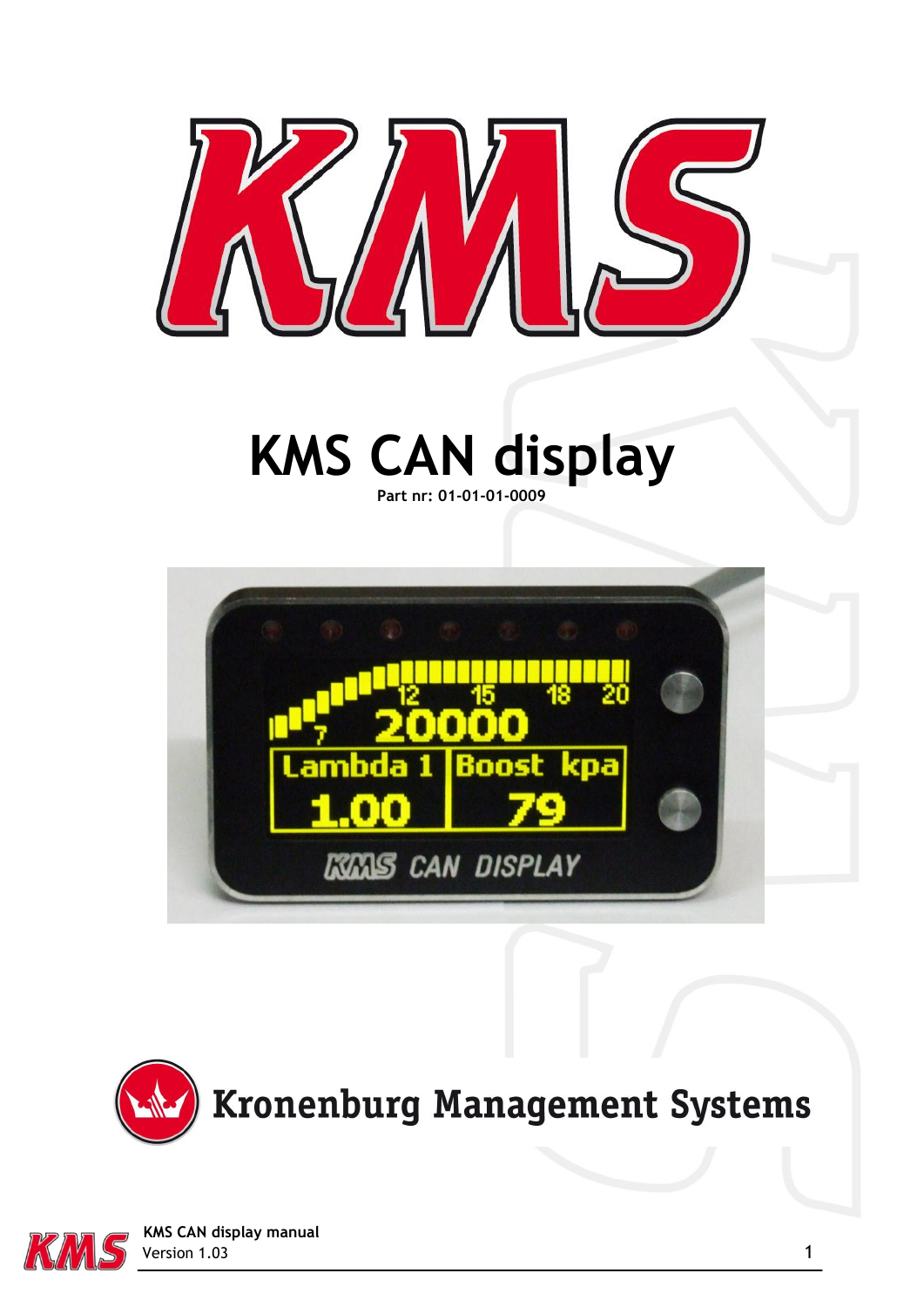This document contains detailed information about the KMS CAN display. Additional information, user manuals, wiring examples and software can be found on our website: http://kms.vankronenburg.nl or on the software CD included with the ECU.

#### <span id="page-1-0"></span>1. Index

| 1 <sub>1</sub> |  |
|----------------|--|
| 2.             |  |
| 3.             |  |
| 4.             |  |
| 5.             |  |
| 6.             |  |
| 6.1            |  |
| 6.2            |  |
| 6.3            |  |
| 6.4            |  |
| 6.5            |  |
|                |  |
|                |  |
|                |  |
|                |  |
|                |  |
|                |  |
|                |  |
|                |  |
|                |  |
|                |  |
|                |  |
|                |  |
| 67             |  |
| 6.8            |  |
|                |  |





**KMS CAN display manual**<br> **S** Version 1.03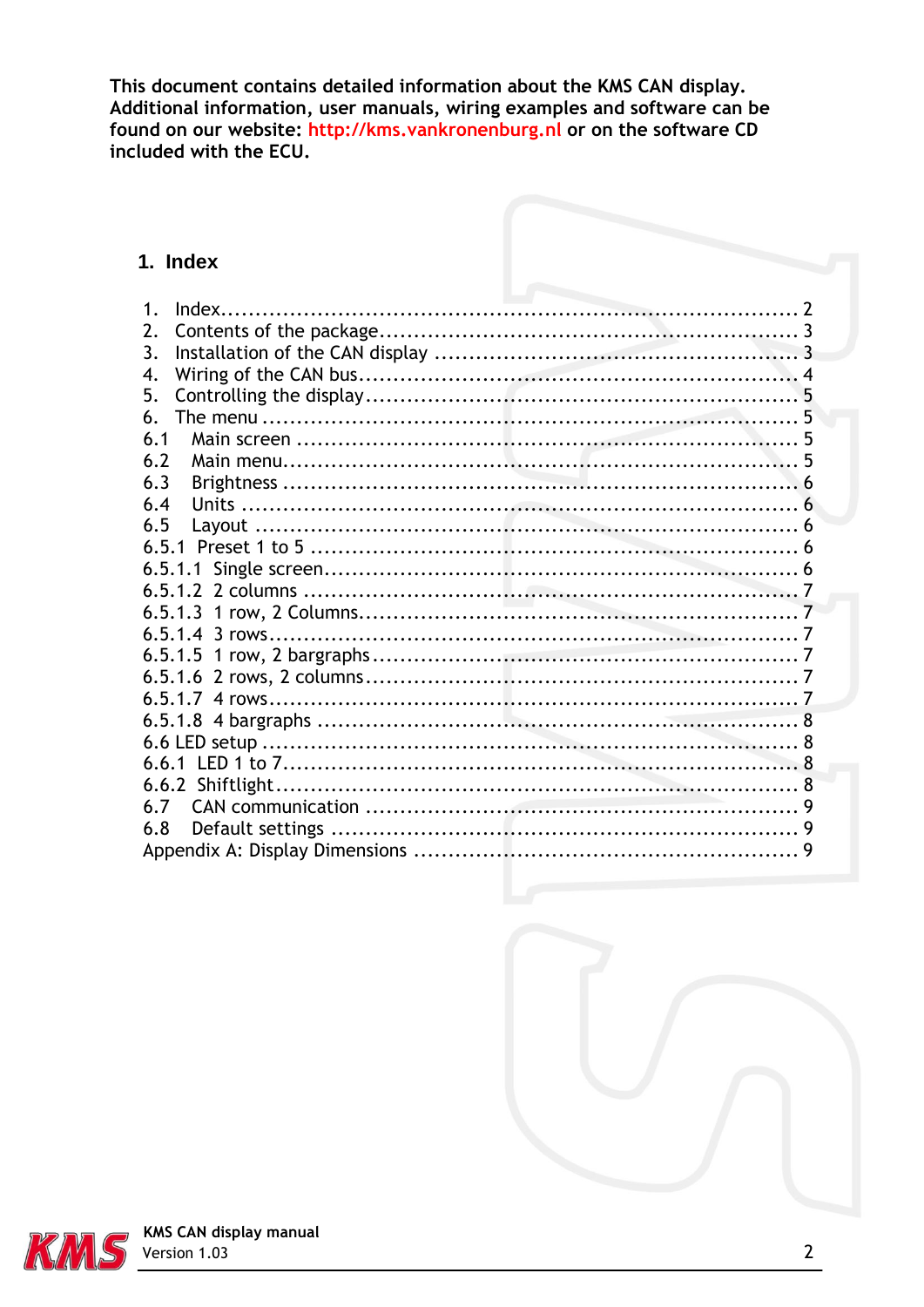## <span id="page-2-0"></span>**2. Contents of the package**

- 1 CAN display
- 1 CAN extension hub 2m



1 CAN extension cable male-female 0,4m



- 2 Mounting screws M3
- 1 Instruction Manual

## <span id="page-2-1"></span>**3. Installation of the CAN display**

The KMS CAN display is splash waterproof. However it's best to place your KMS CAN display in a dry place where temperatures don't exceed 65°C. **Warning**: don't place the CAN display and wires near any 'high powered' cables (sparkplug leads, etc), because of electrical interference.

The KMS CAN display is supplied with a connector on the display and two connection cables. The function and connection of the wires in the connection cables is as follows:

| Pin nr | Colour       | <b>Function</b> |
|--------|--------------|-----------------|
|        | Red          | 12V supply      |
|        | <b>Black</b> | Ground          |
|        | White        | $Can High (+)$  |
|        | Green        | Can Low $(-)$   |



 **KMS CAN display manual** Version 1.03 3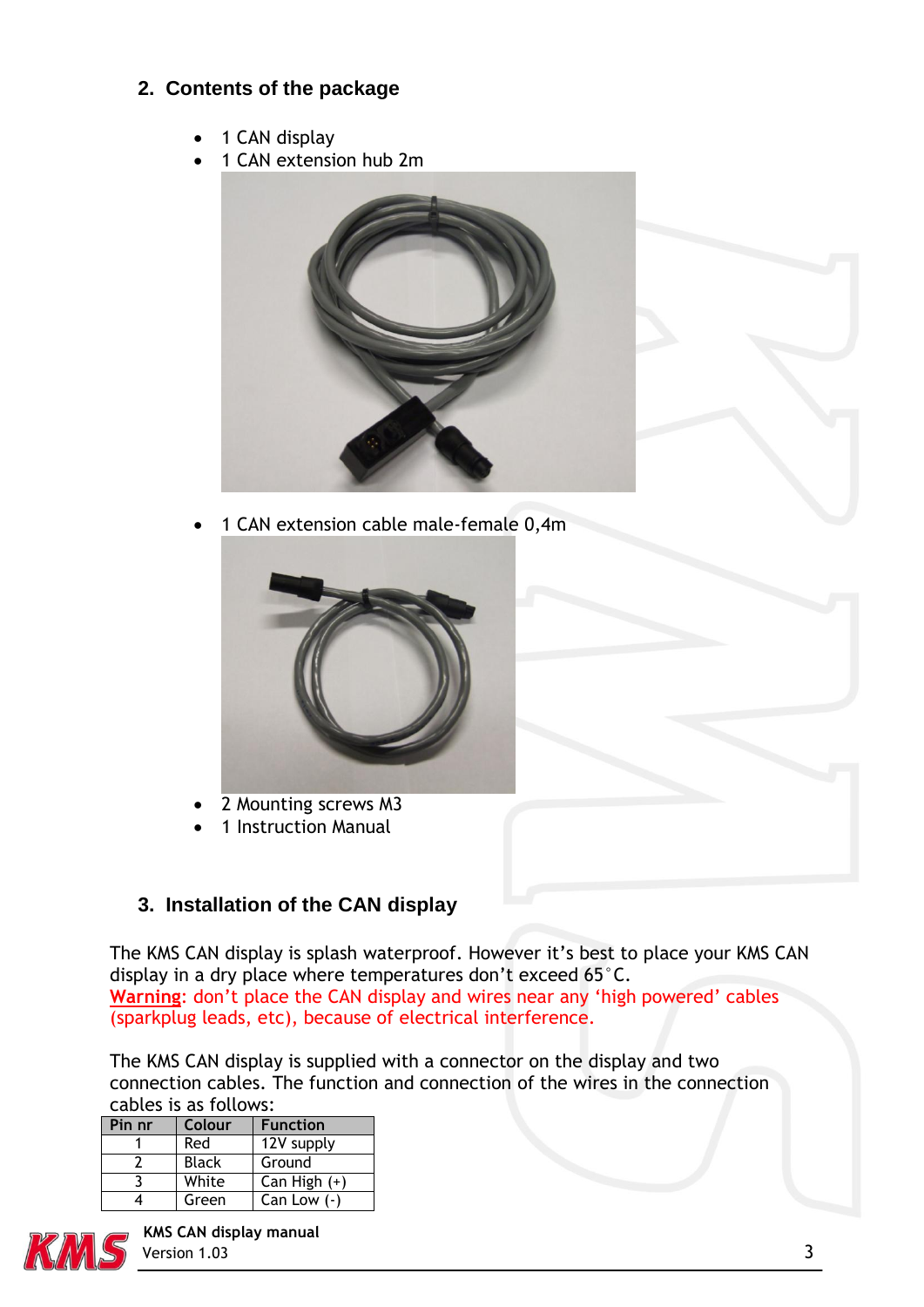Front of the male connector on display: Front of the female connector:





## <span id="page-3-0"></span>**4. Wiring of the CAN bus**

The KMS CAN display can communicate via CAN communication through the CAN bus (grey wire) which consists of two pair of twisted wires (green and white, red and black). Up to 10 CAN devices may be connected to the CAN bus. These devices must be placed within 0,5m of the CAN bus.

If the CAN Bus is connected to the KMS MP25(M), MA25(M), IA23 or FA23 ECU (using the RS232 to CAN converter) or the KMS MD35 ECU, it is not necessary to use a CAN terminating resistor plug. The KMS MD35 ECU and serial to CAN converter already have a terminating resistor. When using the CAN display separately on a standalone CAN bus (for example in combination with a KMS UEGO CAN controller), it is necessary to use a CAN terminating resistor plug on one end of the CAN bus. The drawings below show the correct wiring of the CAN bus.

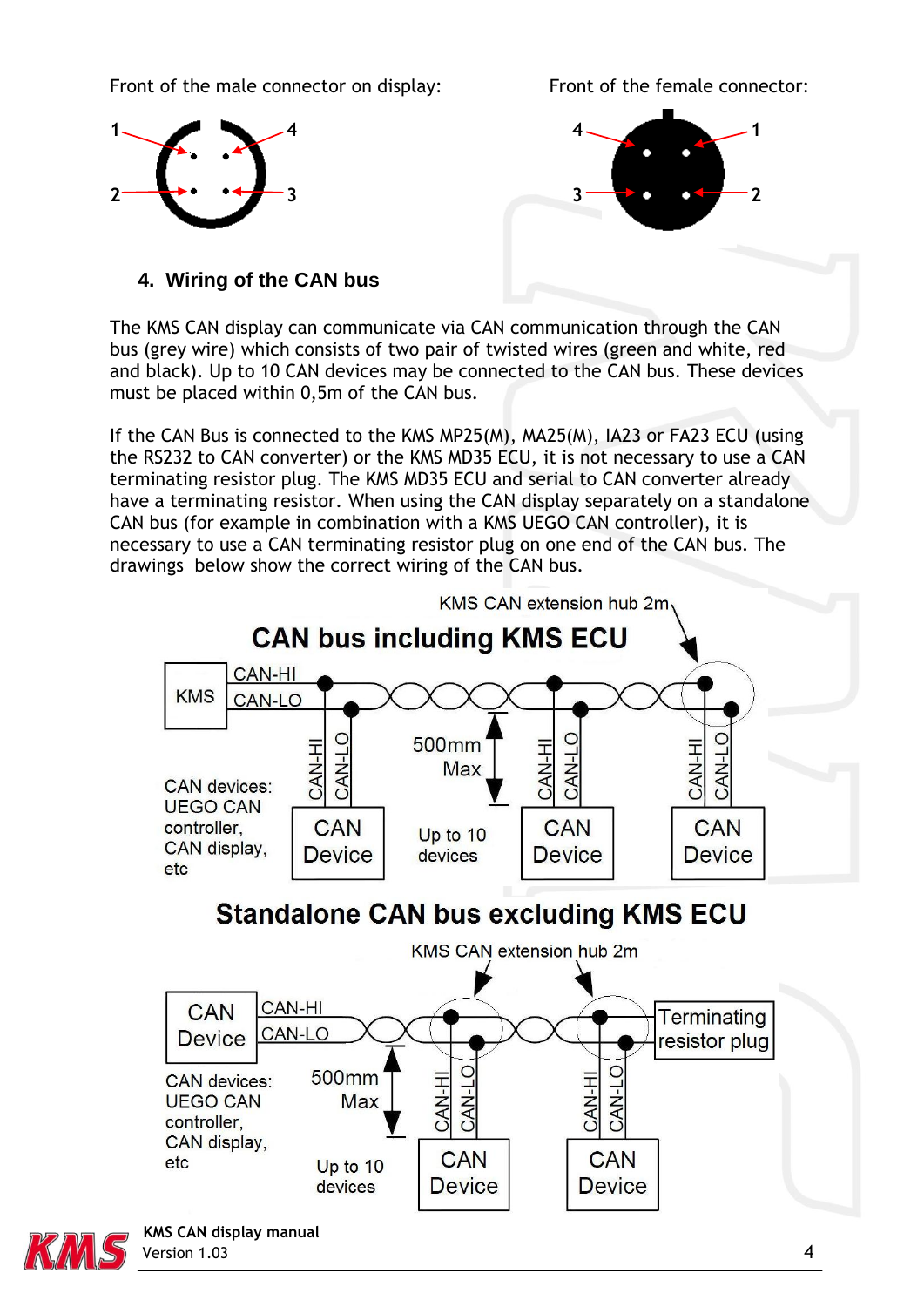## <span id="page-4-0"></span>**5. Controlling the display**

There are two buttons on the right side of the CAN display. With these two buttons you can control all the options on the display.

The top/upper button is the 'enter' button. With this button you can confirm the option that is selected (the illuminating beam) in the display. Pressing the 'enter button' once while you're in the main screen of the display, opens the main menu of the display. Holding the 'enter button' for a longer period of time will cause the brightness of the screen to fade for driving at night. The brightness can be adjusted in the main menu for both daylight and night driving.

The lowest button of the two is the scrolling button. You can scroll down the menu with this button to select other options.

By touching the 'scrolling down button' when you are in the main screen of the display, you can change the layout of the display into 5 different preset layouts. In the menu of the CAN display you can configure these layouts to your own requirements and save them. See chapter 6 for more information.

### <span id="page-4-1"></span>**6. The menu**

#### <span id="page-4-2"></span>**6.1 Main screen**

After connecting the display in the right way, the start-up screen will appear. This screen will disappear within 5 to 10 sec.

The following screen on the display is the main screen. Using the 'scrolling down button' you can choose between 5 layouts. These 5 screens can be configured to suit your own requirements, as will be described later.

Pressing the 'enter button' when you are in the main screen, will open the menu of the display.

Above the screen are 7 LED lights which all have two functions. Each LED can be configured as a warning or indication light for different variables such as oil pressure, water temperature, A.L.S., etc. When a warning light goes on, the exceeded limit will be flashing in the display.

The second function is to act as a shiftlight. This can also be completely adjusted to suit your own requirements.

#### <span id="page-4-3"></span>**6.2 Main menu**

The main menu contains different options for controlling the entire display. Using the operating buttons you can scroll down the menu and select different options. The following options can be selected in the main menu:

- Exit: Back to the main screen
- Brightness: Change brightness of the display
- Units: Set the units to suit your own requirements
- Layout: Set the screen layout to suit your own requirements
- LED setup: Configure the LED lights for your needs
- CAN communication: Change the CAN communication speed
- Default settings: Change all settings back to default

These options will be explained on the following pages.



 **KMS CAN display manual** Version 1.03 5

**Default settings** 

Fxit Units Layout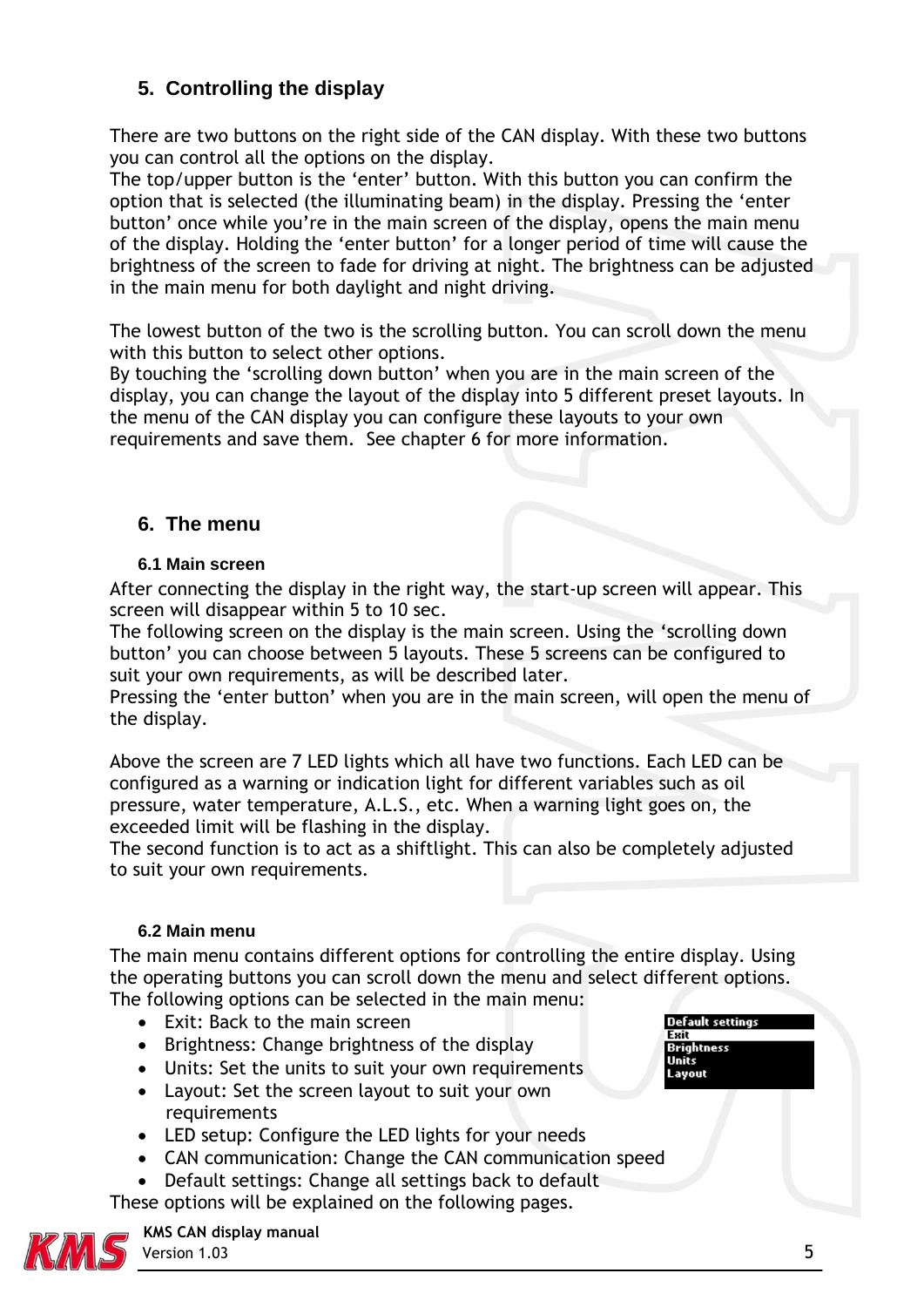#### <span id="page-5-0"></span>**6.3 Brightness**

- Cancel: Back to the main menu
- Brighter: Increase the screen brightness
- Darker: Decrease the screen brightness
- Save and exit: Save new settings and go back to the main menu

The current brightness of the screen can be seen in the bottom part of the screen.

#### <span id="page-5-1"></span>**6.4 Units**

- Exit: Back to the main menu
- Pressure: Set pressure units to bar, kPa or PSI
- Temperature: Set temperature units to °C or °F
- Lambda: Set lambda units to A/F ratio or λ value
- TPS: Set throttle position to engine load or percentage %

The current units of the different variables are displayed in the bottom part of the screen when selected.

#### <span id="page-5-2"></span>**6.5 Layout**

- Exit: Back to the main menu
- Preset 1: Configure layout 1
- ...
- Preset 5: Configure layout 5
- Grid: Switch grid (lines) between displayed values on or off

#### <span id="page-5-3"></span>**6.5.1 Preset 1 to 5**

- Exit: Back to the layout menu
- Single screen: One value displayed on the complete screen
- 2 columns: Two values displayed next to each other
- 1 row, 2 columns: One row with tachometer and two values below displayed next to each other.
- 3 rows: One row with tachometer and two values below displayed under each other.
- 1 row, 2 bargraphs: One row with tachometer and two bargraphs below displayed under each other.
- 2 rows, 2 columns: Four values displayed in a square
- 4 rows: Four values displayed under each other
- 4 bargraphs: Four bargraphs displayed under each other

#### <span id="page-5-4"></span>**6.5.1.1 Single screen**

- Exit: Back to the preset menu
- Column 1: Select the value to be displayed in column 1 of the single screen



Cancel

**TPS** Fxit Pressure **Temperature** 

Geir





Single screen

2 columns

Exit Column<sub>1</sub>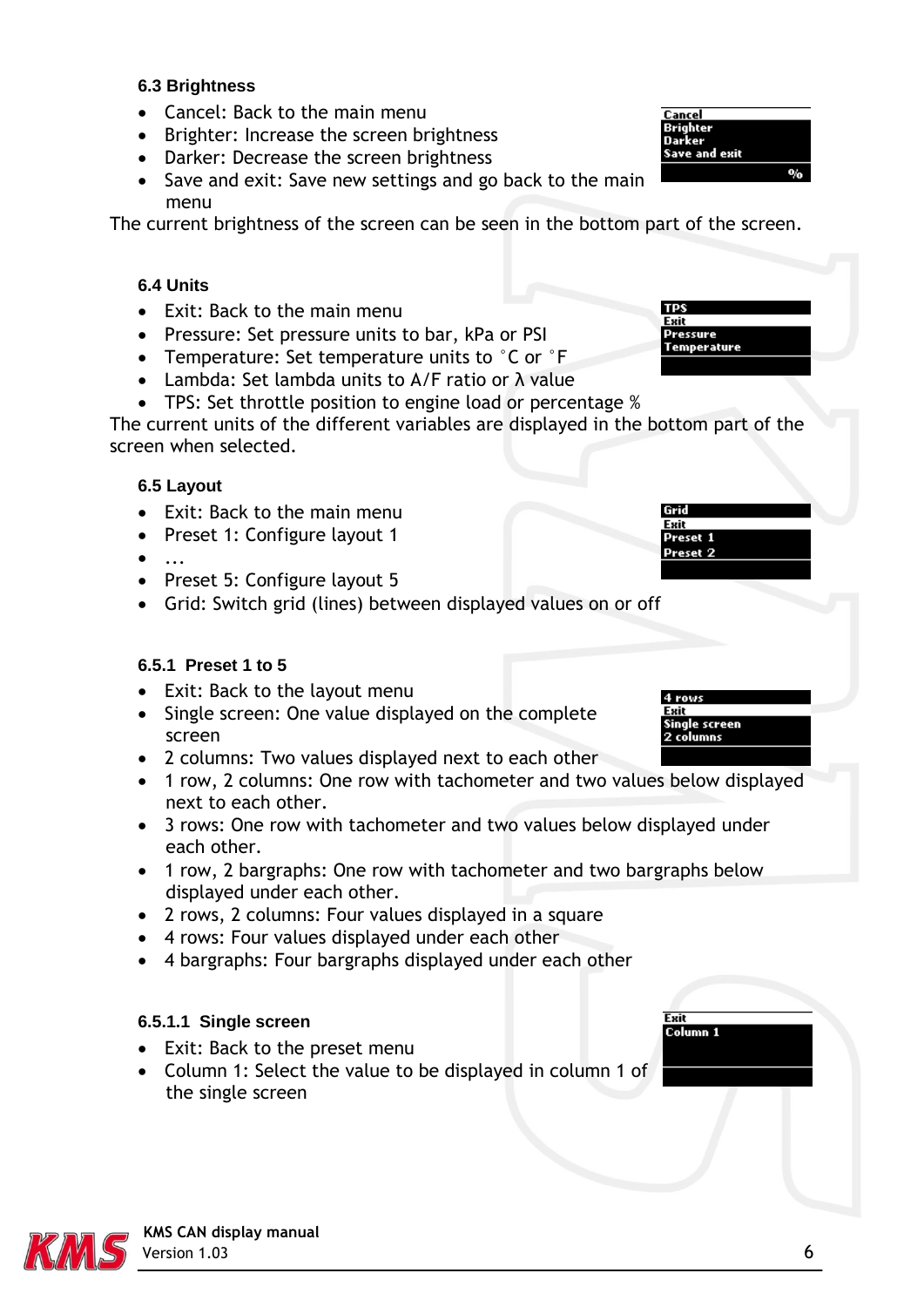#### <span id="page-6-0"></span>**6.5.1.2 2 columns**

- Exit: Back to the preset menu
- Column 1: Select the value to be displayed in column 1 of the two columns
- Column 2: Select the value to be displayed in column 2 of the two columns

#### <span id="page-6-1"></span>**6.5.1.3 1 row, 2 Columns**

- Exit: Back to the preset menu
- Row 1: Tacho bar which can be set to a maximum of 6000, 8000, 10000, 13000, 15000 or 20000 RPM.
- Split column 1: Select the value to be displayed in bottom column 1.
- Split column 2: Select the value to be displayed in bottom column 2.

#### <span id="page-6-2"></span>**6.5.1.4 3 rows**

- Exit: Back to the preset menu
- Row 1: Tacho bar which can be set to a maximum of 6000, 8000, 10000, 13000, 15000 or 20000 RPM.
- Row 2: Select the value to be displayed in the second row
- Row 3: Select the value to be displayed in the third row

#### <span id="page-6-3"></span>**6.5.1.5 1 row, 2 bargraphs**

- Exit: Back to the preset menu
- Row 1: Tacho bar which can be set to a maximum of 6000, 8000, 10000, 13000, 15000 or 20000 RPM.
- Row 2: Select the EGT or lambda sensor to be displayed in bargraph 1
- Row 3: Select the EGT or lambda sensor to be displayed in bargraph 2

#### <span id="page-6-4"></span>**6.5.1.6 2 rows, 2 columns**

- Exit: Back to the preset menu
- Row 1, column 1: Select the value to be displayed in the top left corner of the display
- Row 1, column 2: Select the value to be displayed in the top right corner of the display
- Row 2, column 1: Select the value to be displayed in the bottom left corner of the display
- Row 2, column 2: Select the value to be displayed in the bottom right corner of the display

#### <span id="page-6-5"></span>**6.5.1.7 4 rows**

- Exit: Back to the preset menu
- Row 1: Select the value to be displayed in the first row





#### **KMS CAN display manual** Version 1.03 7



Split column 2 Exit

Split column 1

Row<sub>3</sub> Fvit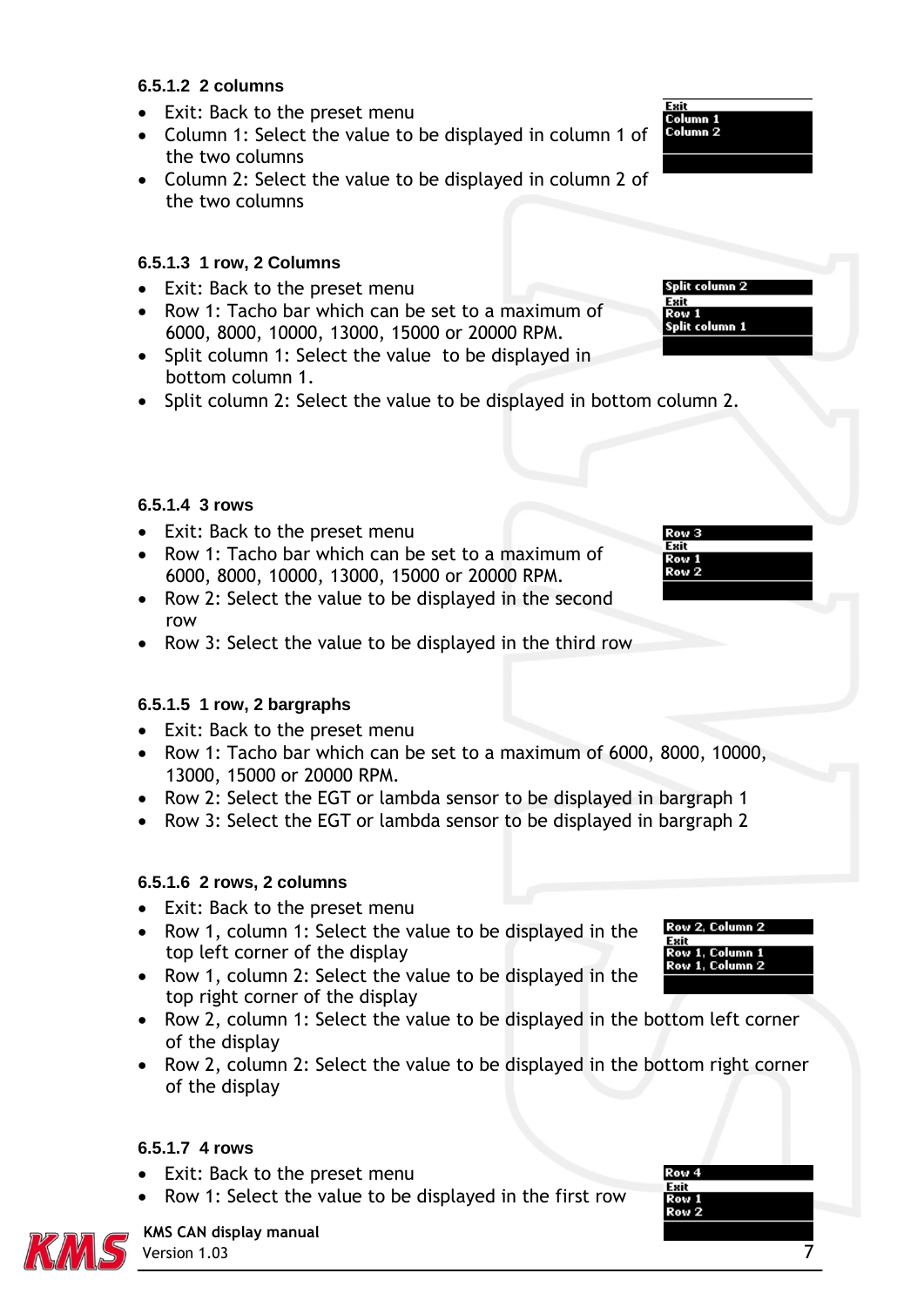- Row 2: Select the value to be displayed in the second row
- Row 3: Select the value to be displayed in the third row
- Row 4: Select the value to be displayed in the fourth row

#### <span id="page-7-0"></span>**6.5.1.8 4 bargraphs**

- Exit: Back to the preset menu
- Row 1: Select the EGT or lambda sensor to be displayed in bargraph 1
- Row 2: Select the EGT or lambda sensor to be displayed in bargraph 2
- Row 3: Select the EGT or lambda sensor to be displayed in bargraph 3
- Row 4: Select the EGT or lambda sensor to be displayed in bargraph 4

#### <span id="page-7-1"></span>**6.6 LED setup**

- Exit: Back to the main menu
- LED 1: Select function LED 1
- $\bullet$  ...
- LED 7: Select function LED 7
- Shiftlight: Configure shiftlight

### <span id="page-7-2"></span>**6.6.1 LED 1 to 7**

- Cancel: Back to LED setup menu
- LED off: LED light has no function
- Launch control: LED on when launch control is active
- Lambda control: LED on when lambda control is active
- Diagnostic: LED on when diagnostic error occurs
- Powershift: LED on when powershift is active
- Aux 1: LED on when aux 1 is active
- Aux 2: LED on when aux 2 is active
- Aux 3: LED on when aux 3 is active
- Oil pressure: LED on when oil pressure drops below limit. The limit can be configured to suit your own requirements.
- Fuel pressure: LED on when fuel pressure drops below limit. The limit can be configured to suit your own requirements.
- Water temperature: LED on when water temperature is above limit. The limit can be configured to suit your own requirements.
- EGT: LED on when exhaust gas temperature is above limit. The limit can be configured to suit your own requirements.
- Save and exit: Save new settings and return to LED setup menu

## <span id="page-7-3"></span>**6.6.2 Shiftlight**

- Cancel: Back to LED setup menu
- All leds on at: Configure maximum RPM at which all LED lights must be active
- Delay between leds: RPM delay between the seven LED lights (*for example*: All leds on at: 8000 rpm, delay between leds: 100 rpm. First LED light active at: 8000 – (6 \* 100) = 7400 rpm)
- Save and exit: Save new settings and return to LED setup menu



**Shiftlight** Exit

aunch control